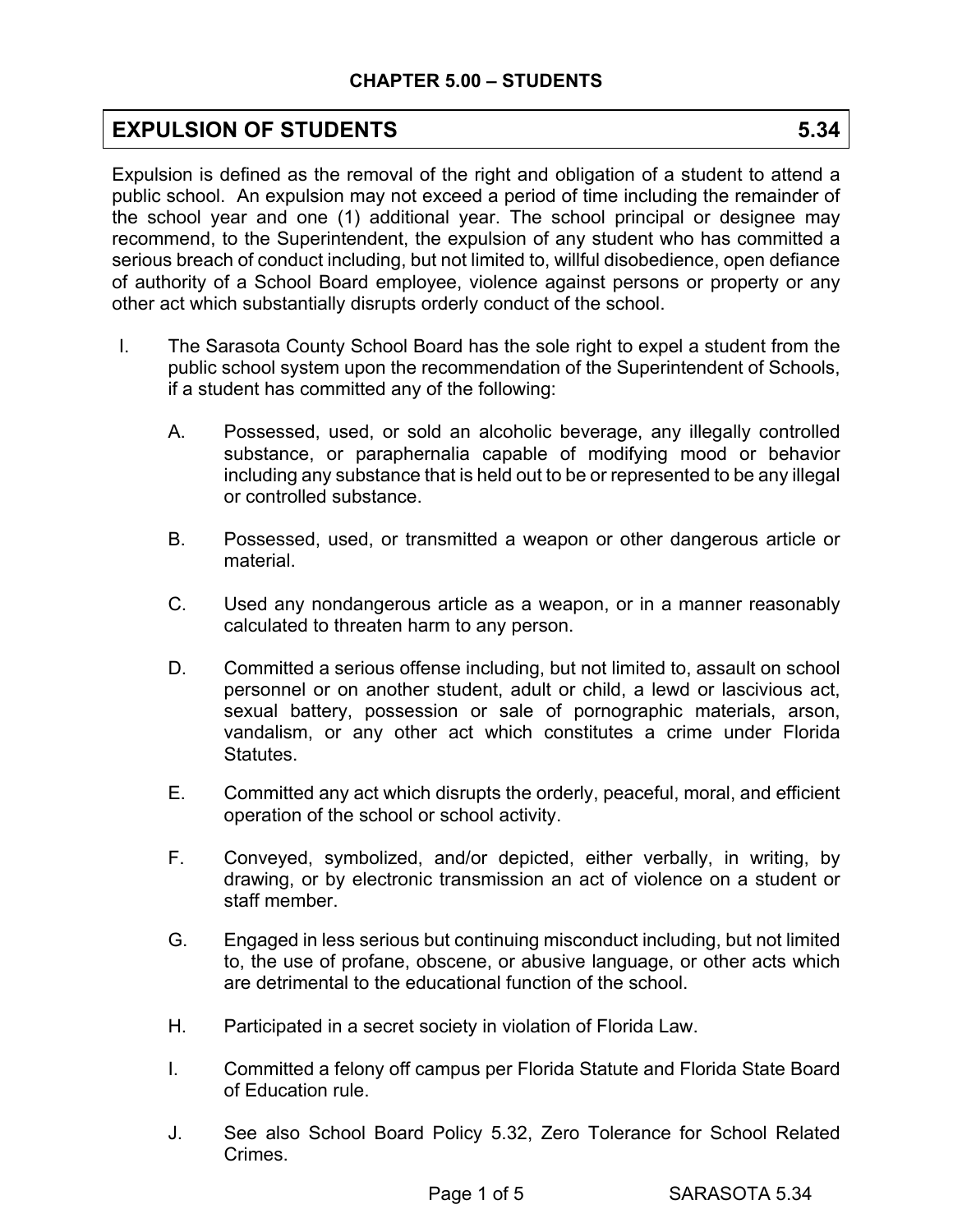- II. Procedure for Expulsion Whenever possible, the principal shall hear the student's defense or explanation of his/her conduct and shall explain to the student his/her reasons for the suspension with a recommendation of expulsion. In any case, the principal shall conduct an investigation into the charges and shall obtain written and signed statements from any witness immediately after the incident. A tape recorder may be used to record any proceedings with parent, as defined by Florida Statutes, or student that could lead to a recommendation of expulsion.
	- A. Where a student is suspended with a recommendation of expulsion, the following procedures shall be observed:
		- 1. The suspension letter shall state the reasons for the suspension and recommend expulsion of the student.
		- 2. The letter of notice shall be delivered to parent, as defined by Florida Statutes, by mail with a return receipt requested. A copy of the suspension notice shall be sent to the Superintendent's designee.
		- 3. Upon receipt of the notice of suspension and recommendation of expulsion, the Superintendent or designee, if he/she concurs in the recommendation for expulsion, shall notify the parent , as defined by Florida Statutes, by certified mail and a return receipt requested or hand delivered informing the parent, as defined by Florida Statutes, of the procedure to be followed, including their right to a hearing, as well as their right to be assisted by counsel at their own expense, to bring evidence and to question witnesses. The notice shall state the time and place of the hearing. The principal shall also be informed as to the time and place of the hearing.
		- 4. When designated by the School Board, a hearing officer shall conduct the hearing and shall prepare findings and recommendations for consideration by the School Board. The School Board shall review such findings and recommendations (the recommended order) and make a final decision.
		- 5. The hearing officer's recommended order shall be tendered to the parties within seven (7) days of the hearing notifying them of the right to file exceptions within three (3) days of the distribution of the recommended order. The recommended order and documentary evidence shall be placed on the School Board's agenda following the time for filing exceptions. The School Board may only reject the hearing officer's findings of fact if it is determined that there is no substantial competent evidence to support the findings of fact. The School Board may only reject the conclusions of law if it is determined that the policy was not applied correctly. The School Board may accept the recommended penalty in a recommended order but may not reduce or increase it without stating reasons in justifying the action.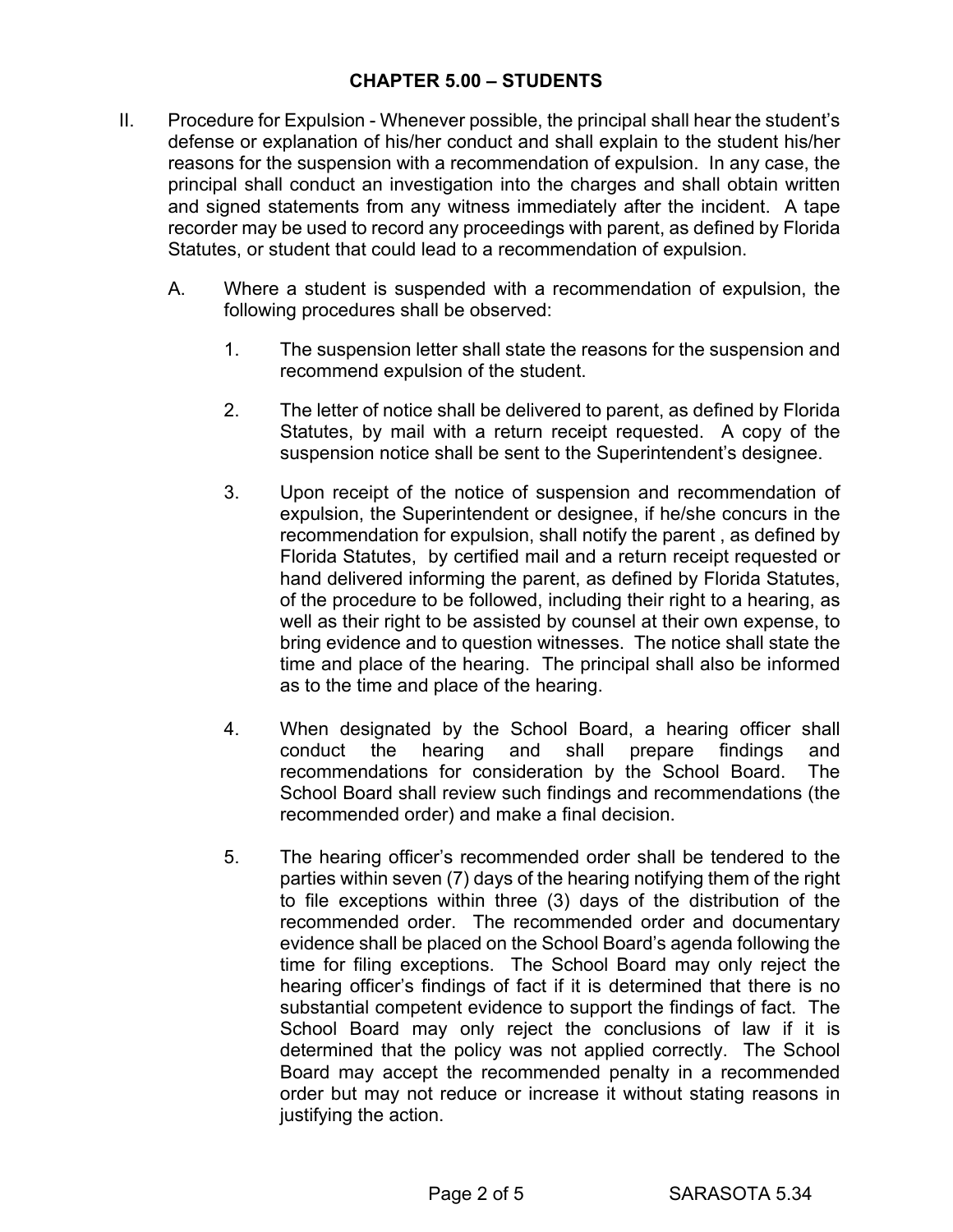- 6. Any student being considered for expulsion shall be accorded due process of law prior to expulsion in the manner provided by Florida Statutes.
- 7. When the principal suspends a pupil and recommends his/her expulsion, the Superintendent may extend the suspension assigned by the principal beyond ten (10) days if such period expires before the next regular or special meeting of the School Board.
	- a. Where such an extension of a suspension is made by the Superintendent, he/she shall notify the parent or guardian in writing prior to the expiration of the suspension assigned by the principal. Such notice shall state the period of time for which the additional suspension is made.
	- b. A copy of the notice of the additional suspension shall be sent to the principals.
- 8. To assure that the conduct leading to expulsion does not reoccur, a written reentry plan for each student shall be developed by the school prior to the return of an expelled student to the school program. Each plan is to be developed in cooperation with all parties involved, including the student and parent, as defined by Florida Statutes.
- III. The following provisions apply for the expulsion of exceptional education students.
	- A. The expulsion of an exceptional education student shall not result in a complete cessation of educational services; the school is responsible for providing the expelled student's education during the expulsion in accordance with a revised Individual Education Plan (IEP).
	- B. The following procedures shall be followed for the expulsion of exceptional education students:
		- 1. The principal shall be responsible for convening an IEP committee. The IEP committee membership shall comply with State Board of Education rules and shall include, but not be limited to, the District administrator of exceptional students or designee, Pupil Support Services staff, exceptional student education teacher, a regular education teacher, a parent, and the principal or designee. The IEP committee shall review the student's IEP and shall determine whether the student's behavior is a manifestation of his/her exceptionality. The committee may modify the student's IEP in accordance with current needs and an expulsion may not be applied. If the student's conduct is not a manifestation of his/her exceptionality, the special programs and procedures for exceptional students as well as procedural safeguards for students with disabilities shall apply.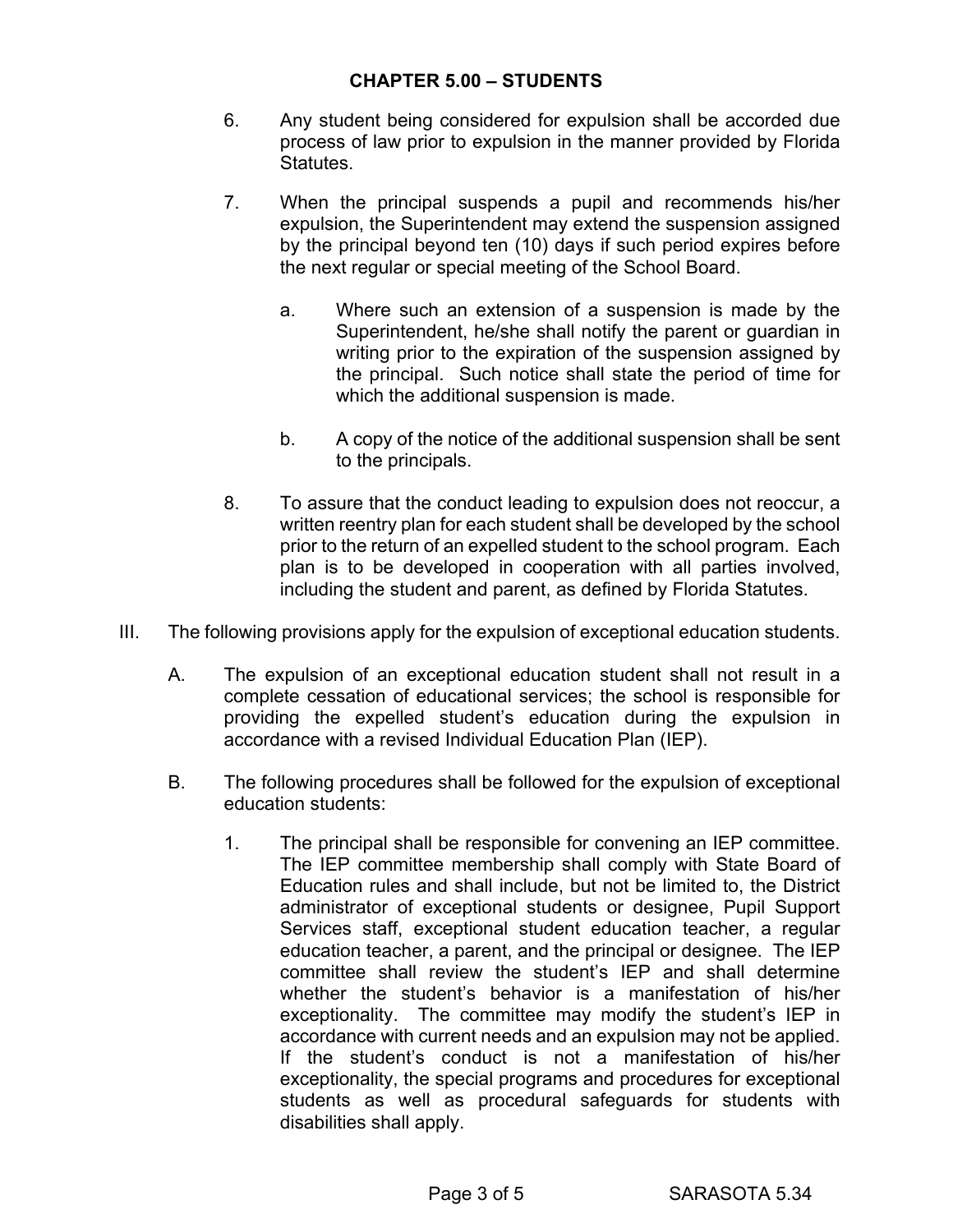- 2. The decision of the IEP committee shall be recorded on the IEP and shall be used in determining the adequacy of the current special program and related services. The student's IEP may be revised to reflect:
	- a. A modification of the current special program or an alternative placement;
	- b. The need for using expulsion as a disciplinary tool or management strategy; or,
	- c. An indication that the exceptionality is not a precipitating factor and the student is expected to behave in accordance with the rules established in the District's *Code of Student Conduct*.
- 3. If the revised IEP includes the need for the use of expulsion of the student, the principal is responsible for taking appropriate action consistent with School Board rules and the special program procedures for exceptional students.
- 4. The parent(s), legal guardian, or custodian of an exceptional education student shall be provided a copy of the policies and procedures regarding discipline of exceptional education students immediately following their adoption and thereafter at the annual IEP meeting. Additional requirements for expulsion of exceptional education students may be set forth in special program procedures for exceptional students.
- 5. Students who currently are in the process of being evaluated for exceptional student education services or students who are identified as section 504 eligible need to have a manifestation determination completed by the student study team.
- IV. Abeyance of Expulsions An expulsion may be held in abeyance under the following procedures:
	- A. If the student is enrolled in an alternative program recognized by the School Board;
	- B. If, in the opinion of the alternative school staff, the activities of the expelled student while enrolled in an alternative program and the merits of the reentry plan warrant consideration by the School Board for allowing the student to return to a regular school, the Superintendent shall submit a recommendation to the School Board for transfer of the student to a regular school during such abeyance;
	- C. If the student fails to complete an alternative program or fails to comply with all elements of the reentry plan, the abeyance shall automatically terminate and the expulsion shall be implemented immediately for the remaining term of the expulsion.